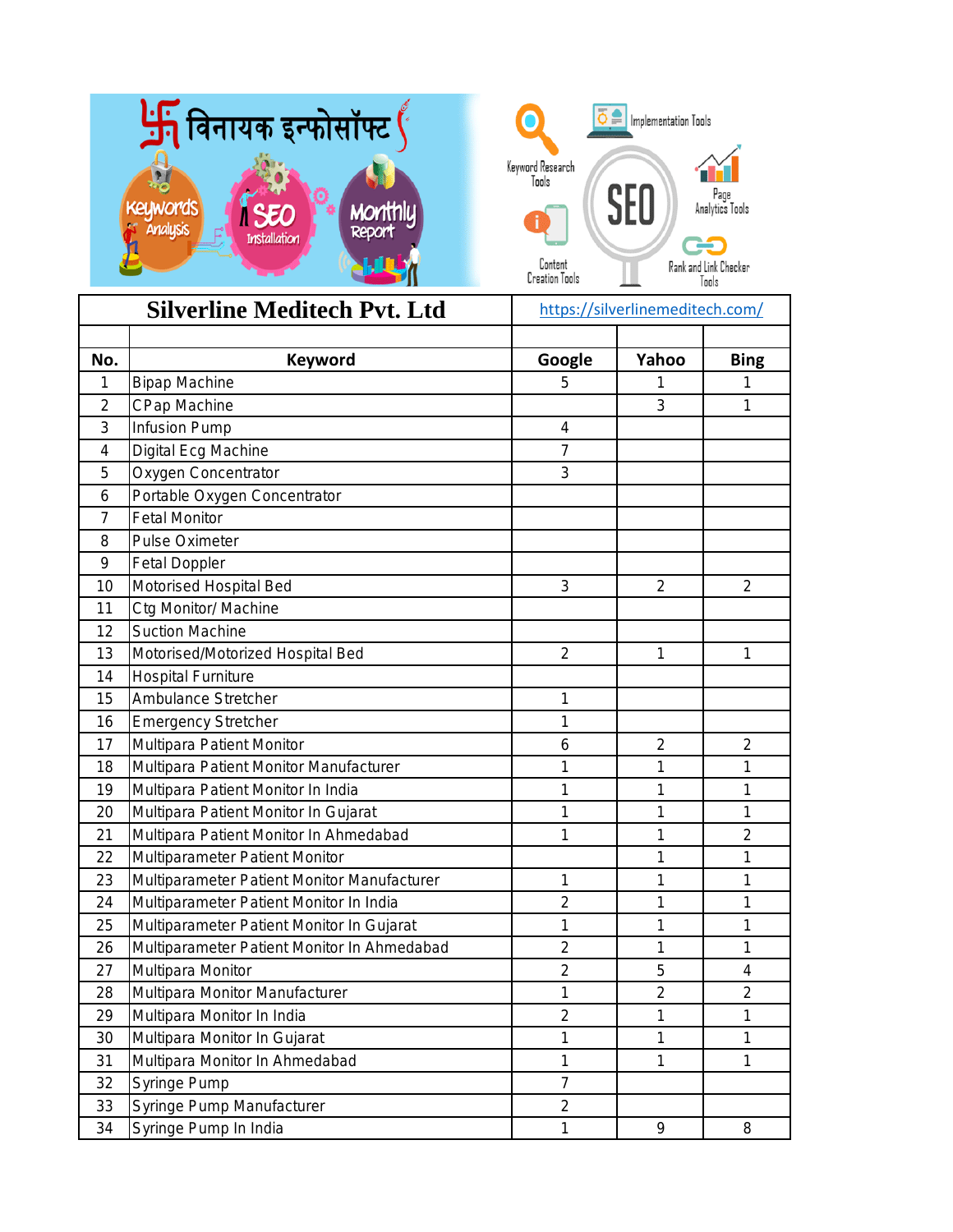| 35 | Syringe Pump In Gujarat                    | 1              | 1                       | 1                       |
|----|--------------------------------------------|----------------|-------------------------|-------------------------|
| 36 | Syringe Pump In Ahmedabad                  | 1              | 1                       | 1                       |
| 37 | Infusion Pump Manufacturer                 | 1              |                         |                         |
| 38 | Infusion Pump In India                     | 1              | 3                       | 3                       |
| 39 | Infusion Pump In Gujarat                   | 1              | $\mathbf{1}$            | $\overline{c}$          |
| 40 | Infusion Pump In Ahmedabad                 | 1              | $\overline{2}$          | $\overline{2}$          |
| 41 | Digital Ecg Machine                        | $\overline{7}$ | 4                       | 4                       |
| 42 | Digital Ecg Machine Manufacturer           | $\overline{c}$ | 3                       | 5                       |
| 43 | Digital Ecg Machine In India               | $\overline{c}$ |                         |                         |
| 44 | Digital Ecg Machine In Gujarat             | $\overline{c}$ | $\mathbf{1}$            | 3                       |
| 45 | Digital Ecg Machine In Ahmedabad           | 1              | 1                       | 2                       |
| 46 | Ecg Machine                                |                |                         |                         |
| 47 | Ecg Machine Manufacturer                   | 4              |                         |                         |
| 48 | Ecg Machine In India                       | $\overline{2}$ |                         |                         |
| 49 | Ecg Machine In Gujarat                     | $\overline{c}$ | 3                       | 4                       |
| 50 | Ecg Machine In Ahmedabad                   | $\overline{2}$ | $\overline{\mathbf{4}}$ | 5                       |
| 51 | Oxygen Concentrator Manufacturer           | $\mathbf 1$    |                         |                         |
| 52 | Oxygen Concentrator In India               | 3              |                         |                         |
| 53 | Oxygen Concentrator In Gujarat             | $\overline{c}$ | $\overline{2}$          | $\overline{2}$          |
| 54 | Oxygen Concentrator In Ahmedabad           | 1              | 5                       | 3                       |
| 55 | Portable Oxygen Concentrator Manufacturer  | 1              | $\mathbf{1}$            | $\overline{2}$          |
| 56 | Portable Oxygen Concentrator In India      | $\overline{c}$ | 3                       | 3                       |
| 57 | Portable Oxygen Concentrator In Gujarat    | $\overline{c}$ | $\overline{2}$          | $\overline{2}$          |
| 58 | Portable Oxygen Concentrator In Ahmedabad  | $\mathbf 1$    | $\overline{2}$          | $\overline{\mathbf{4}}$ |
| 59 | <b>Biphasic Defibrillator</b>              |                | 3                       | $\overline{7}$          |
| 60 | <b>Biphasic Defibrillator Manufacturer</b> | 1              | $\overline{2}$          | $\overline{c}$          |
| 61 | Biphasic Defibrillator In India            | 1              | $\overline{2}$          | $\overline{2}$          |
| 62 | Biphasic Defibrillator In Gujarat          | 1              | $\mathbf{1}$            | 1                       |
| 63 | Biphasic Defibrillator In Ahmedabad        | 1              | $\mathbf{1}$            | 1                       |
| 64 | Automatic Defabrillator                    |                |                         |                         |
| 65 | Automatic Defabrillator Manufacturer       | 1              | $\overline{2}$          | $\overline{2}$          |
| 66 | Automatic Defabrillator In India           | 1              | $\overline{2}$          | 1                       |
| 67 | Automatic Defabrillator In Gujarat         | 1              | 1                       | 1                       |
| 68 | Automatic Defabrillator In Ahmedabad       | 1              | $\mathbf{1}$            | 1                       |
| 69 | <b>Fetal Monitor Manufacturer</b>          | 5              |                         |                         |
| 70 | Fetal Monitor In India                     | 1              | $\overline{2}$          | $\overline{2}$          |
| 71 | Fetal Monitor In Gujarat                   | 1              | $\overline{2}$          | $\overline{2}$          |
| 72 | Fetal Monitor In Ahmedabad                 | $\mathbf 1$    | $\overline{2}$          | $\overline{2}$          |
| 73 | <b>Pulse Oximeter Manufacturer</b>         | $\overline{2}$ | $\mathbf{1}$            | $\overline{2}$          |
| 74 | Pulse Oximeter In India                    |                | $\overline{7}$          | 3                       |
| 75 | Pulse Oximeter In Gujarat                  | 1              | $\mathbf 1$             | 1                       |
| 76 | Pulse Oximeter In Ahmedabad                | 1              | 1                       | 1                       |
| 77 | <b>Fingertip Pulse Oximeter</b>            |                | 5                       | 5                       |
| 78 | Fingertip Pulse Oximeter Manufacturer      | $\overline{2}$ | $\mathbf{1}$            | 1                       |
| 79 | Fingertip Pulse Oximeter In India          |                | 3                       | 1                       |
| 80 | Fingertip Pulse Oximeter In Gujarat        | 1              | 1                       | 1                       |
| 81 | Fingertip Pulse Oximeter In Ahmedabad      | 1              | $\mathbf{1}$            | $\mathbf 1$             |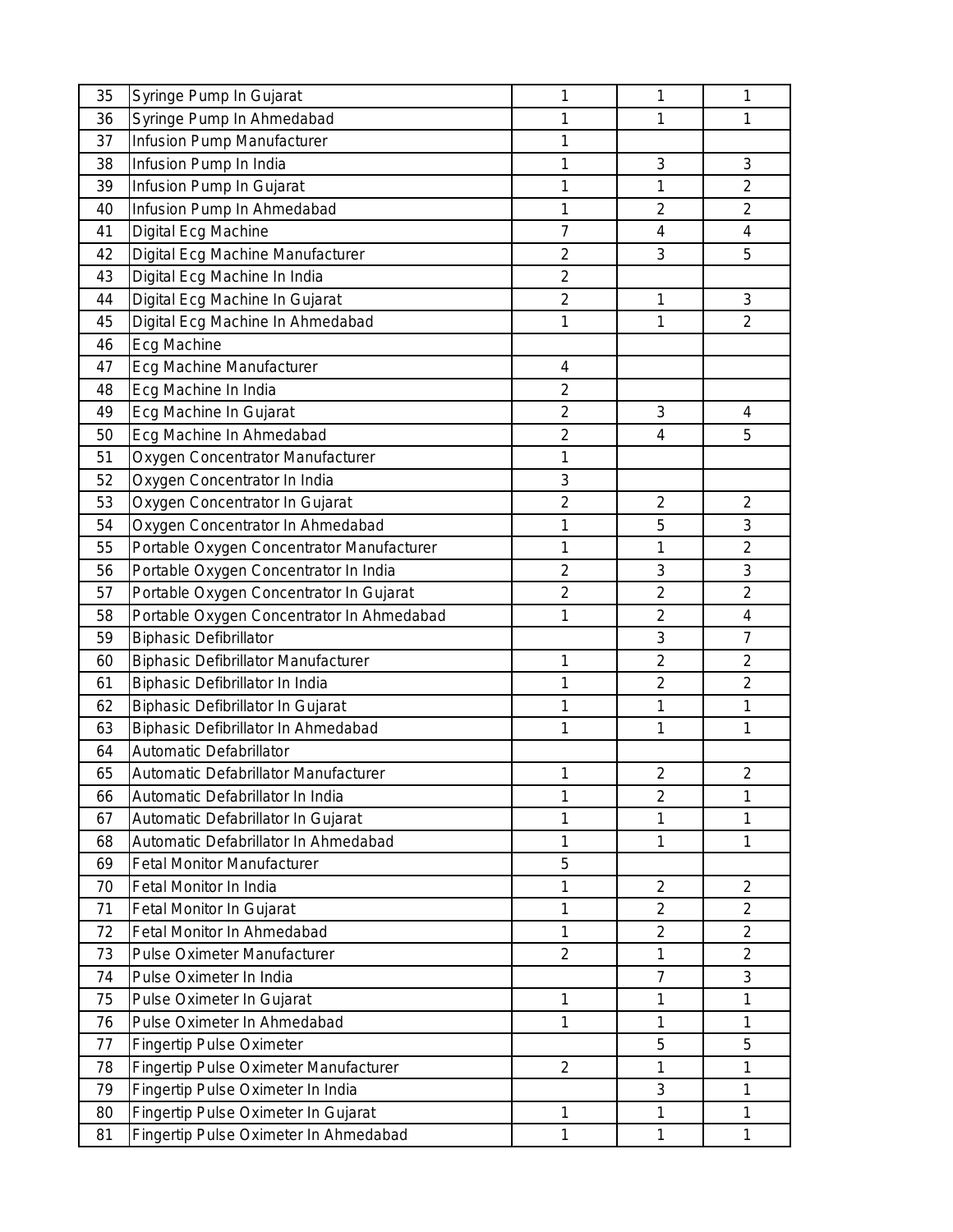| 82  | Table Top Pulse Oximeter                        |                | 4              | 4              |
|-----|-------------------------------------------------|----------------|----------------|----------------|
| 83  | Table Top Pulse Oximeter Manufacturer           | 3              | 1              | 1              |
| 84  | Table Top Pulse Oximeter In India               | 4              | 3              | 1              |
| 85  | Table Top Pulse Oximeter In Gujarat             | 1              | 1              | 1              |
| 86  | Table Top Pulse Oximeter In Ahmedabad           | 1              | 1              | 1              |
| 87  | Hand Held Pulse Oximeter                        |                | 5              | 3              |
| 88  | Hand Held Pulse Oximeter Manufacturer           | 3              | 1              | 1              |
| 89  | Hand Held Pulse Oximeter In India               | 4              | 1              | 1              |
| 90  | Hand Held Pulse Oximeter In Gujarat             | 1              | 1              | 1              |
| 91  | Hand Held Pulse Oximeter In Ahmedabad           | 1              | 1              | 1              |
| 92  | <b>Airbed For Bedsores</b>                      | 6              | 1              | 1              |
| 93  | Airbed For Bedsores Manufacturer                | $\overline{2}$ | 1              | 1              |
| 94  | Airbed For Bedsores In India                    | $\overline{2}$ | 1              | 1              |
| 95  | Airbed For Bedsores In Gujarat                  | 1              | 1              | 1              |
| 96  | Airbed For Bedsores In Ahmedabad                | 1              | 1              | 1              |
| 97  | Cerebral Palsy Wheelchair For Child             | 4              |                |                |
| 98  | C.P.Wheelchair                                  | 1              | 1              | 1              |
| 99  | C.P. Wheelchair Manufacturer                    | 1              | 1              | 1              |
| 100 | C.P. Wheelchair In India                        | 1              | 1              | 1              |
| 101 | C.P. Wheelchair In Gujarat                      | 1              | 1              | 1              |
| 102 | C.P. Wheelchair In Ahmedabad                    | 1              | 1              | 1              |
| 103 | Light Weight Motorised Wheelchair               | $\overline{c}$ | 1              | 1              |
| 104 | Light Weight Motorised Wheelchair Manufacturer  | 1              | 1              | 1              |
| 105 | Light Weight Motorised Wheelchair In India      | $\overline{2}$ | 1              | 1              |
| 106 | Light Weight Motorised Wheelchair In Gujarat    | 1              | 1              | 1              |
| 107 | Light Weight Motorised Wheelchair In Ahmedabad  | 1              | 1              | 1              |
| 108 | Lightweight Electric Wheelchair                 | 3              | 6              | 6              |
| 109 | Lightweight Electric Wheelchair Manufacturer    | 1              | 1              | 1              |
| 110 | Lightweight Electric Wheelchair In India        | 1              | $\overline{2}$ | $\overline{2}$ |
| 111 | Lightweight Electric Wheelchair In Gujarat      | 1              | 1              | 1              |
| 112 | Lightweight Electric Wheelchair In Ahmedabad    | 1              | 1              | 1              |
| 113 | <b>Battery Operated Wheelchair</b>              | 3              |                |                |
| 114 | <b>Battery Operated Wheelchair Manufacturer</b> | 1              |                |                |
| 115 | Battery Operated Wheelchair In India            | $\overline{c}$ | 1              | 1              |
| 116 | Battery Operated Wheelchair In Gujarat          | 1              | 1              | 1              |
| 117 | Battery Operated Wheelchair In Ahmedabad        | 1              | 1              | 1              |
| 118 | <b>Hosptial Bed</b>                             |                |                |                |
| 119 | Motorised Wheelchair                            | $\overline{c}$ | 1              | 1              |
| 120 | Motorised Wheelchair Manufacturer               | $\mathbf{1}$   | 1              | 1              |
| 121 | Motorised Wheelchair In India                   | $\overline{2}$ | 1              | 1              |
| 122 | Motorised Wheelchair In Gujarat                 | 1              | 1              | 1              |
| 123 | Motorised Wheelchair In Ahmedabad               | 1              | 1              | 1              |
| 124 | Light Weight Wheelchair                         |                | 10             | 10             |
| 125 | Light Weight Wheelchair Manufacturer            | 1              | 1              | 1              |
| 126 | Light Weight Wheelchair In India                | 3              | $\overline{2}$ | $\overline{2}$ |
| 127 | Light Weight Wheelchair In Gujarat              | 1              | 1              | 1              |
| 128 | Light Weight Wheelchair In Ahmedabad            | 1              | $\overline{c}$ | $\overline{c}$ |